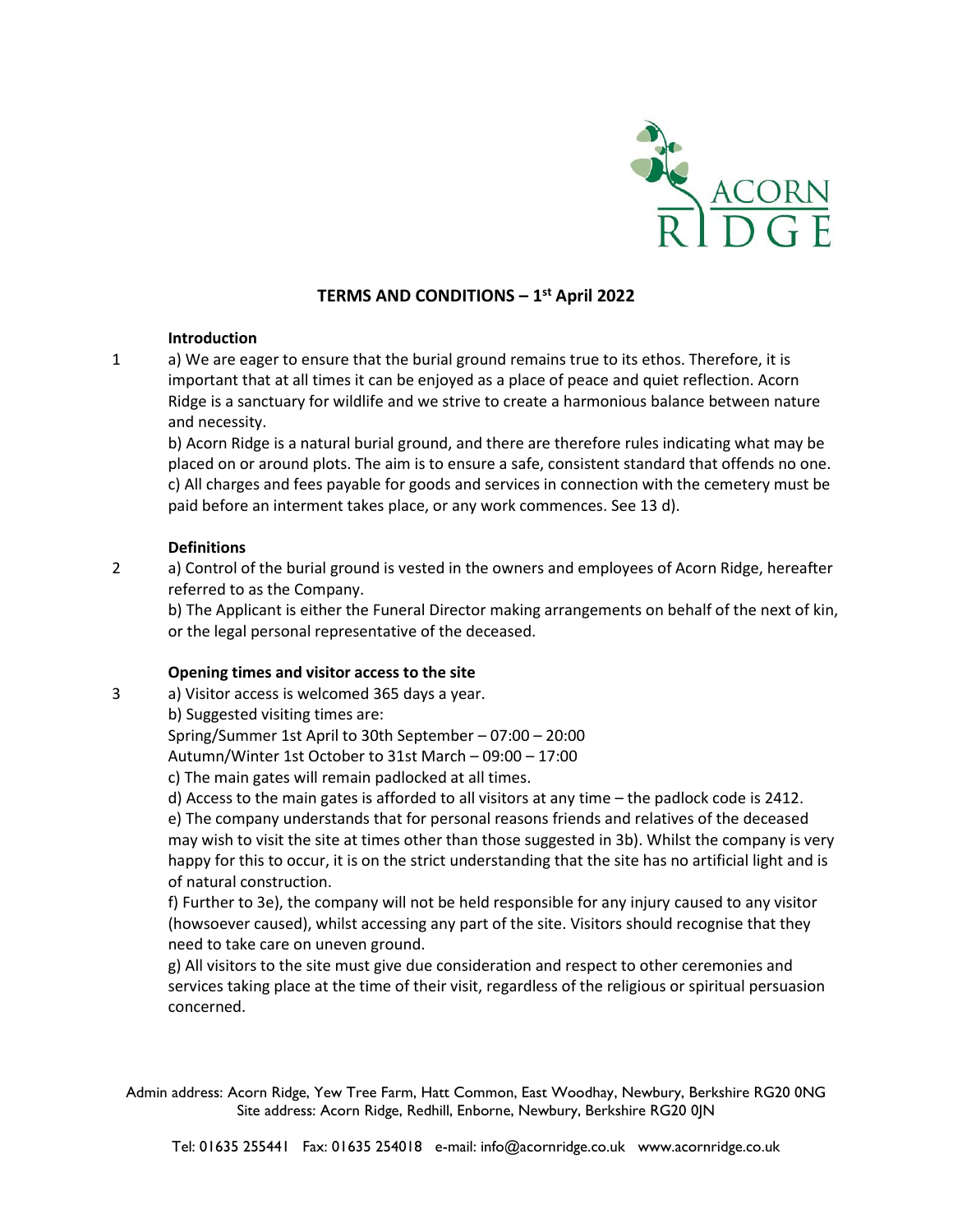h) Dogs are welcomed to the site. However, any visitors bringing their pet with them must ensure that any mess their dog makes is immediately cleared and then removed from the site upon their departure.

i) Further to 3h), visitors are reminded that, in keeping with the ethos of the site, no waste receptacles are provided at the burial ground. Therefore, all refuse must be taken away from the site.

j) Mobile telephones must be either switched off or kept on 'silent' out of respect to other visitors to the site.

k) Although the company encourages a celebratory atmosphere at the burial ground, activities which may be offensive to others are not permitted without the express permission of the company. Examples are:

· Ball games or any type of game which emits an unnatural sound (eg. Electronic devices) · Radios or other amplified music

· Barbecues

· Camping

l) Children aged under 18 must be accompanied by a responsible adult at all times, unless the specific permission of the Company has been granted.

m) The Company reserves the right to close all or part of the site at any time and without prior notice if in the interest of public safety.

n) The barn will be accessible during burials/ash interments only.

o) Car parking is provided inside the main gate of the cemetery, do not park in the gateway, or on the verges bordering the cemetery. Please do not obstruct other cemetery users. Cars are parked at the owner's risk.

p) Please do not drive onto or park on grassed areas, unless you have been directed to do so by cemetery staff.

# **Plot allocation and records**

4 a) The Company will offer a selection of plots, based on the natural development of the site and the requirements of the Applicant.

b) All plots are marked by GPS and conventional paper records which are also stored electronically. These records are available for inspection at any time.

c) A certificate will be issued by the Company, stating the date of interment, plot reference and period of exclusivity.

d) It is the responsibility of the Applicant to keep the Company updated with a contact address and telephone number.

e) Applications will only be accepted where the correct, current form is used, and completed in its entirety.

#### **Notice of Interment**

5 a) Notice of interment must be given on our printed interment form and must be completed properly and in full.

b) Responsibility for any errors and omissions rests with the person submitting the notice.

c) We must receive notices at least three clear working days before the date of interment.

d) All charges and fees connected with the interment shall accompany the notice of interment.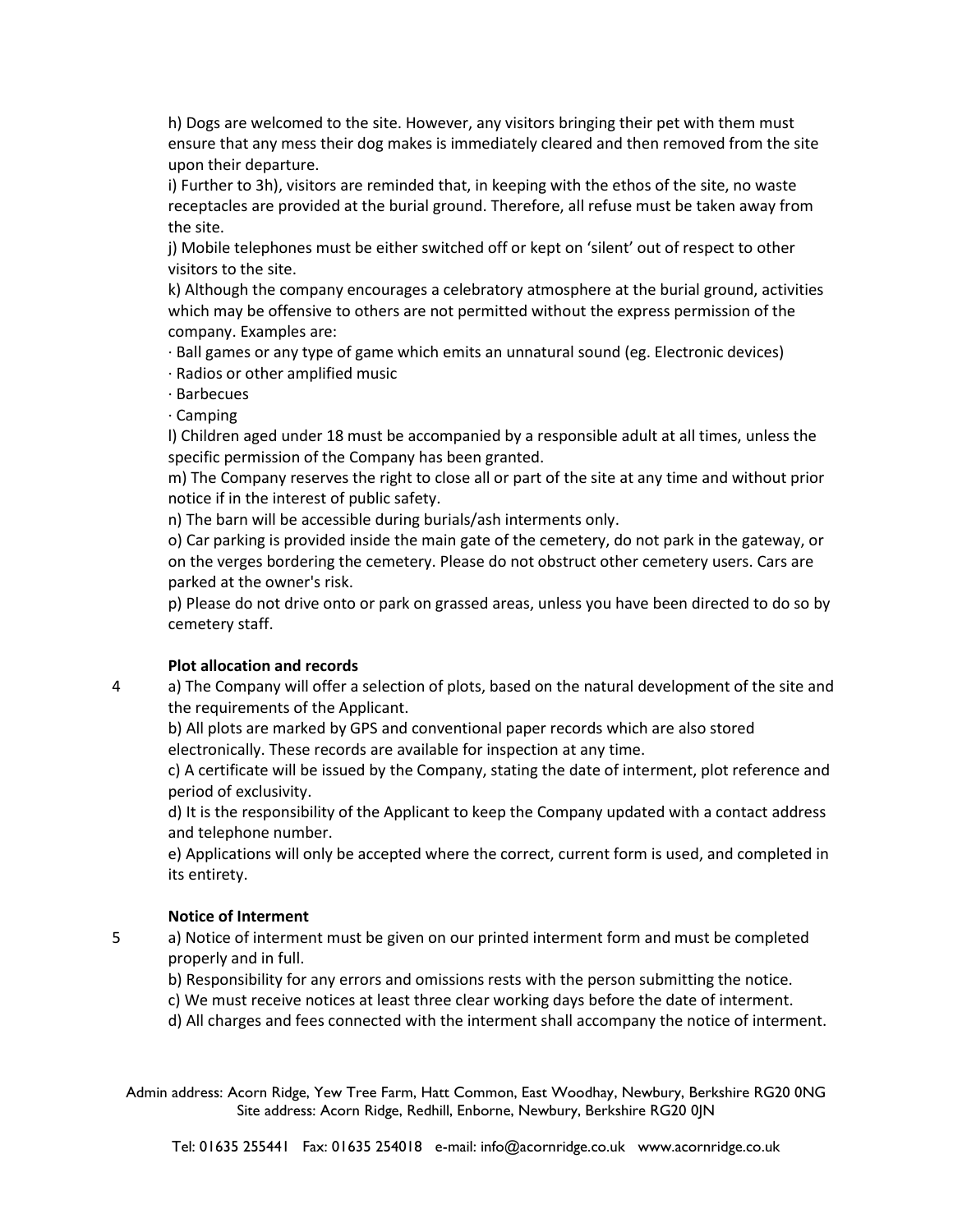#### **Definitions and terms of burial plots**

6 a) When a plot lease is purchased from the Company, ownership of the ground is not conferred, neither is any other right granted except those referred to in this document.

b) A single grave plot is described by the Company as being a defined area suitable for the burial of one coffin at a depth of approximately 4' 6".

c) When the Applicant purchases a single burial plot lease from the Company, exclusive rights are granted for a period of 30 years from the date of burial.

d) A double grave plot is described by the Company as being a defined area suitable for the burial of one coffin at a depth of approximately 6' – a further coffin may be buried subsequently or simultaneously.

e) Further to 6d) only the specific plot purchased may be used for any subsequent burial. f) When the Applicant purchases a double burial plot lease from the Company, exclusive rights are granted for a period of 30 years from the date of first burial. At the time of the second burial (or when the original rights expire) the Applicant is able to purchase an additional 10 year lease or multiple 10-year lease options.

g) Further to 6f), the subsequent burial will only be carried out by express permission of the original Applicant or their nominated representative.

h) Acorn Ridge is intended for human burial only. However, pets which have been cremated may be interred with their owners.

i) Great care is taken when back-filling graves, mechanical methods of compacting soil cannot be used. This means they will subside, sometimes several times, especially during wet weather. This is a natural process that may continue for several years. Following subsidence, the cemetery staff will periodically level and seed or turf over the grave, which of course is a gardening function and dependent on the weather. There are occasions when adjacent graves may need to be re-opened for additional burials. In these cases, mechanical access may be required over adjacent graves and the temporary spoil heap may spread over a number of graves. In a working cemetery this is unavoidable. Every effort is made to protect surrounding graves in these cases and to ensure their return to their previous state as soon as possible. j) Plots are not currently available to purchase in advance.

k) The surplus soil excavated from any grave or ash plot will be deposited elsewhere within the cemetery, in a suitable place as the operators see fit.

#### 7 **Definitions and Terms of ashes interment plot**

a) When a plot lease is purchased from the Company, ownership of the ground is not conferred, neither is any other right granted except those referred to in this document.

b) A specified plot for ashes is described by the Company as being a defined area of a size suitable for the interment of ashes. The Company will, on behalf of the Applicant, inter further ashes as required into the same plot for an additional charge.

c) When the applicant purchases an ash interment plot lease from the company, exclusive rights are granted for a period of 10 years from the date of interment. The Applicant is able to purchase an extension of the lease, in multiples of 10 years. This can be purchased at the time of interment or at any time during or at the end of the 10-year lease period.

d) Further to 7b) and 7c), the subsequent interment will only be carried out by express permission of the original Applicant or their nominated representative.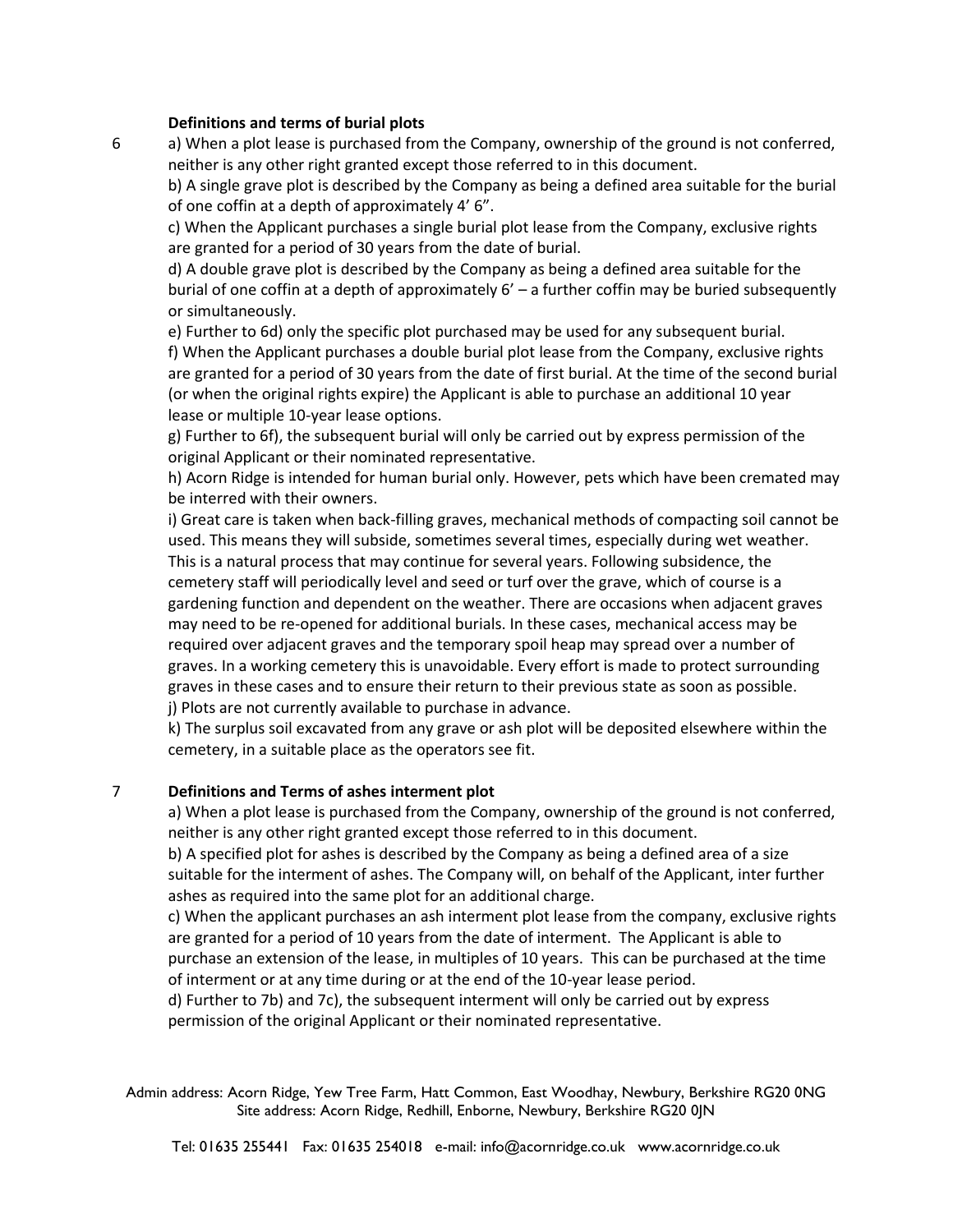## **Funerals and Services**

8 a) Persons of any religion or persuasion may use Acorn Ridge – the site is unconsecrated, but you may arrange for your individual plot to be blessed according to your preference. b) Burials and interments are performed between Monday and Friday. They are also possible on some weekends and religious holidays, in which case the Company reserves the right to make a surcharge.

c) The Applicant may make arrangements with a Funeral Director or directly with the Company. d) Usually a minimum of 48 hours notice is required to prepare a plot, but the Company will make every effort to accommodate the needs of the Applicant.

e) The Company will only accept a maximum of 4 funerals or services per day. Bookings will be made in such a way that no funeral or service will overlap with another, allowing complete peace and privacy.

f) The Company must be in possession of the statutory paperwork, plus Acorn Ridge application form prior to any interment or burial taking place.

g) The back filling of plots will be carried out by the Company after the funeral or service has been completed. If any members of the party wish to be involved in the back filling, the Company is happy to make arrangements.

h) No body may be exhumed from the site without a lease granted by the Secretary of State.

## **Conservation, wildlife and maintenance**

9 a) A body that has been subject to embalming or treated with formaldehyde may not be interred at the site.

b) Persons who have had a notifiable disease at the time of death may not be interred at the site. In such cases, the local council will advise an appropriate site for burial.

c) Flower bulbs can be arranged. Please contact Acorn Ridge for information.

d) No trees or shrubs, regardless of size, may be planted on the site, except those purchased from, supplied by and maintained by the Company.

e) Inappropriate items will be removed by the Company without notice. This will include plastic flowers and containers etc. See section 10.

f) No hunting is permitted on the site. Visitors must take care to create as little disturbance as possible to the wildlife.

g) The Company will carry out all required maintenance at the site.

h) We will provide reference markers to be used to locate the position of the grave.

i) The site will be primarily managed for agriculture or the benefit of wildlife and we will have sole discretion in the selection of planting, landscaping and maintenance of the Natural Burial Ground.

# **Flowers and other memorials**

10 a) Only fresh flowers may be left at the site, and no containers or vases are permitted, except immediately after a funeral or service when floral arrangements are accepted. You are welcome to plant bulbs, but plantings must be made with consideration to neighbouring plots. Plots are not allowed, under any circumstances, to be treated as a 'garden'.

b) Any memorials left at the site (apart from fresh flowers) may be removed by the Company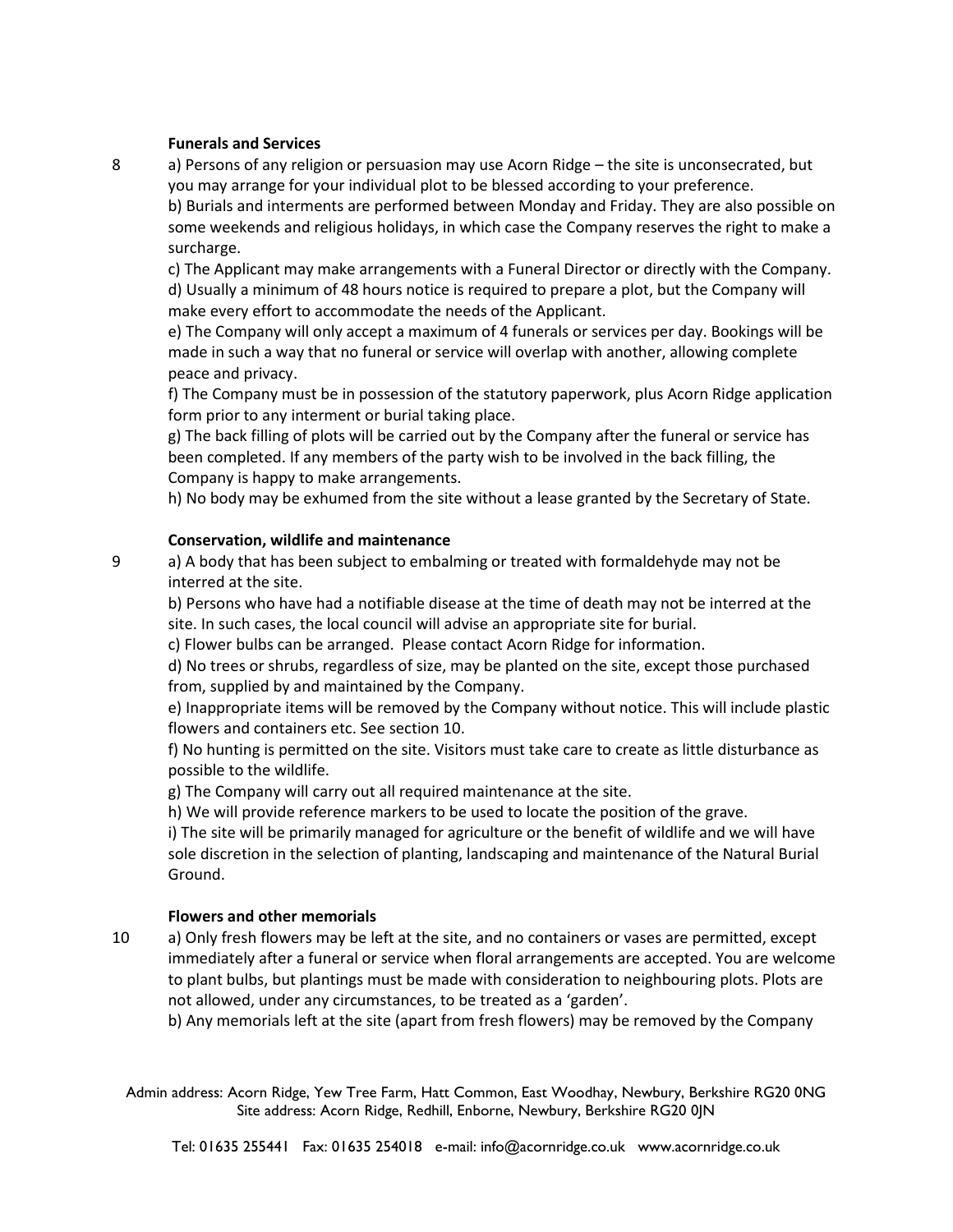without notice. This includes any item found hanging from trees. The Company will store any removed memorial items for a short period before disposal.

c) The Company will remove flowers after 3 days or when they are past their best (whichever is later).

d) Trees planted by the Company on behalf of the Applicant are guaranteed for a period of 3 years. Should the tree die during that period, it will be replaced without charge. The guarantee does not, however, cover trees which are affected by drought. Trees planted outside of our specified 'dormant' period and against our recommendation are not guaranteed in any way. Please also refer to 10g), below.

e) Any tree showing signs of disease or encroaching on a plot may be removed by the Company without notice. If the tree is still under guarantee (see 9d) it will be replaced.

f) Longevity of trees – all of the trees we recommend have a variable (depending on species chosen). However, it must be remembered that they are grown as a wild, not cultivated specimen and therefore may not be as long-lived as a nurtured garden tree.

g) Should a tree be purchased and planted next to a double depth plot, it is most likely that the tree will die after the 2nd burial takes place due to root damage. Acorn Ridge will not replace any tree which fails under these circumstances. Any guarantee provided will expire upon the date of the 2nd burial (if earlier than the certificate date, as specified in 10d).

h) If a memorial tree is purchased as a standalone item, a memorial marker must also be purchased.

i) Memorial trees will only be planted as part of an existing group, or at the discretion of the site manager.

j) The existing memorial benches are a non-permanent memorial, and cannot be expected to remain viable for more than 3 years. As soon as a memorial bench becomes unsafe or unsightly, it will be removed and stored for a period of 1 month, during which time the Company will make every effort to contact the Applicant. If the Applicant does not wish to collect the bench or cannot be contacted, the Company will dispose of the bench.

k) All plots must be marked with a stone marker, which will be supplied and engraved by the Company. Engraving costs are NOT included (except for the plot reference), please refer to the current price list for guidance. Unless agreed in writing, the stone marker must be in place within 6 weeks of burial or ash interment. If no communication is received, the Company reserves to right to engrave the plot reference and place the marker without consulting the Applicant any further.

#### **Coffins, urns and shrouds**

11 a) Only biodegradable coffins, urns or shrouds from sustainable resources shall be used. The Company will provide details of suitable suppliers.

b) Cremated remains may also be poured directly into a specified plot or scattered above ground.

c) Wedding rings and similar objects may be interred with burials or ashes.

d) No embalmed remains are to be interred. You undertake to inform us of any particular requirements, hazards, chemicals or treatments relating to the remains, coffin and any other materials to be buried.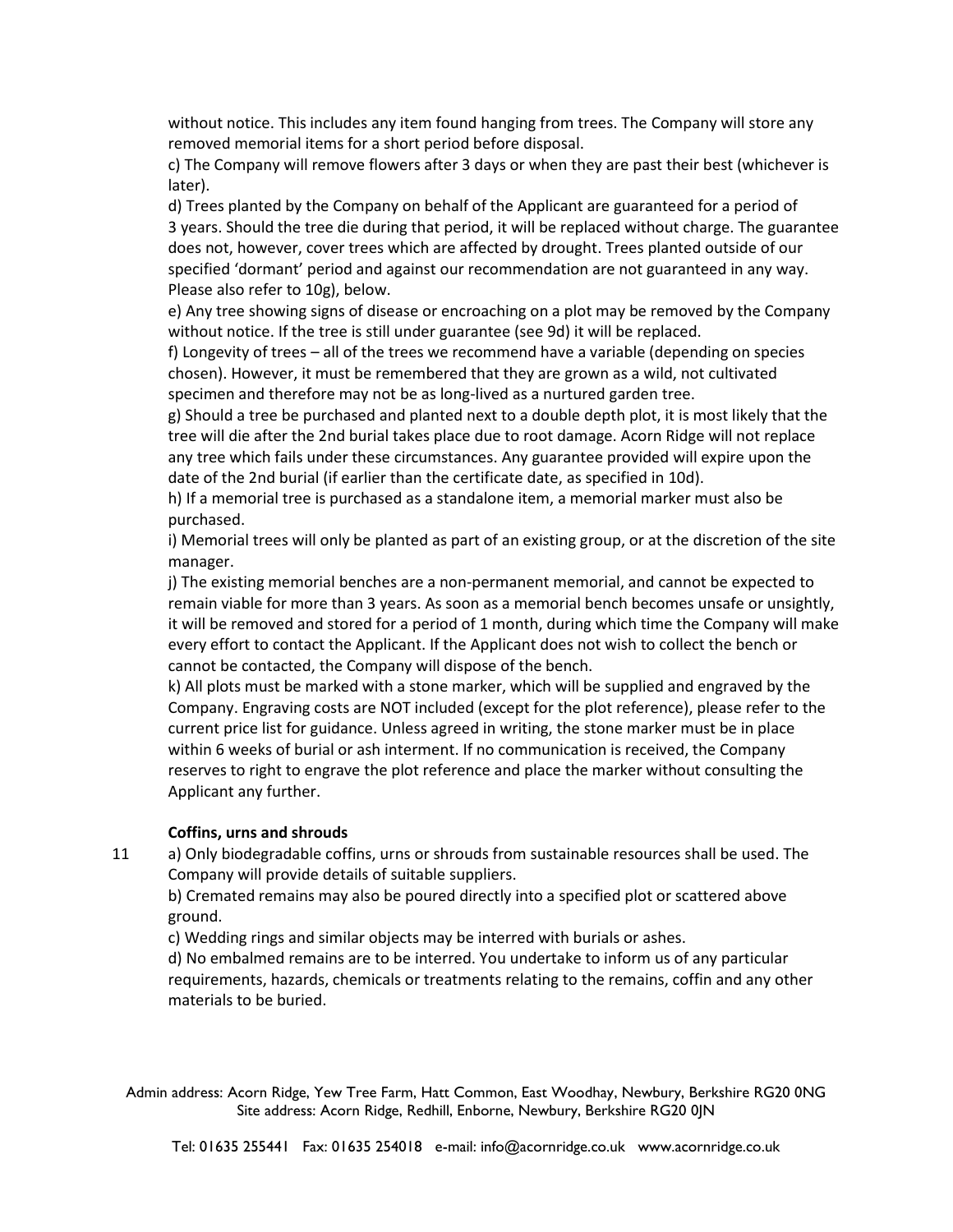## **Additional charges**

12 a) We reserve the right to impose reasonable additional charges to reflect the impact of any regulatory change, taxation and legislative requirements relating to our provision of the selected rights of burial and funeral administration fees.

# **Miscellaneous**

13 a) A new price list will be published annually, but the Company reserves its right to amend fees more frequently if necessary.

b) These Terms and Conditions are subject to change without notice.

c) Payment for all services must be received in full prior to the date of burial/ash interment. Funeral Directors may request a 30-day customer credit account.

d) The cost of second burials, extension of exclusive rights etc. will be charged at the rates in force at the time they take place.

e) You enter the natural burial ground at your own risk. We cannot accept any liability whatsoever for the loss or damage to any vehicle, its contents or your possessions save to the extent that it is proved to be directly caused by the negligence, or wilful act to wilful default of us or our servants or agents.

f) You and your representatives shall be responsible for complying with all statues, laws, regulations codes of practice as may be amended from time to time and any reasonable instructions from us which relate to the site.

g) You and your representatives shall be responsible for all persons present at the natural burial ground with your consent (including children) and shall ensure that at all times they behave in a suitable and appropriate manner and shall be suitably supervised.

#### **Waiver**

14 a) The failure of either party at any time to enforce any of the terms, provisions or conditions of the agreement, or to exercise any right under it, shall not constitute a waiver or affect that party's rights thereafter.

#### **General**

15 a) These terms and conditions, together with the payment and your application form constitute the agreement between us and you regarding the selected rights of burial to which they refer. b) These terms and conditions do not affect your statutory rights.

c) A person who is not party to this agreement (including, without limitation, the nominee or their representatives) shall have no right under the contracts (rights of third parties) act 1999 to enforce any term of this agreement. This shall not affect any right or remedy of any person arising otherwise than under that act.

d) If any part of the agreement proves ineffective the remainder shall not be prejudiced. This agreement shall be governed by English law. There is no interest payable to you in respect of the price or of the monies used to purchase your selected rights of burial whether fully paid, cancelled or redeemed.